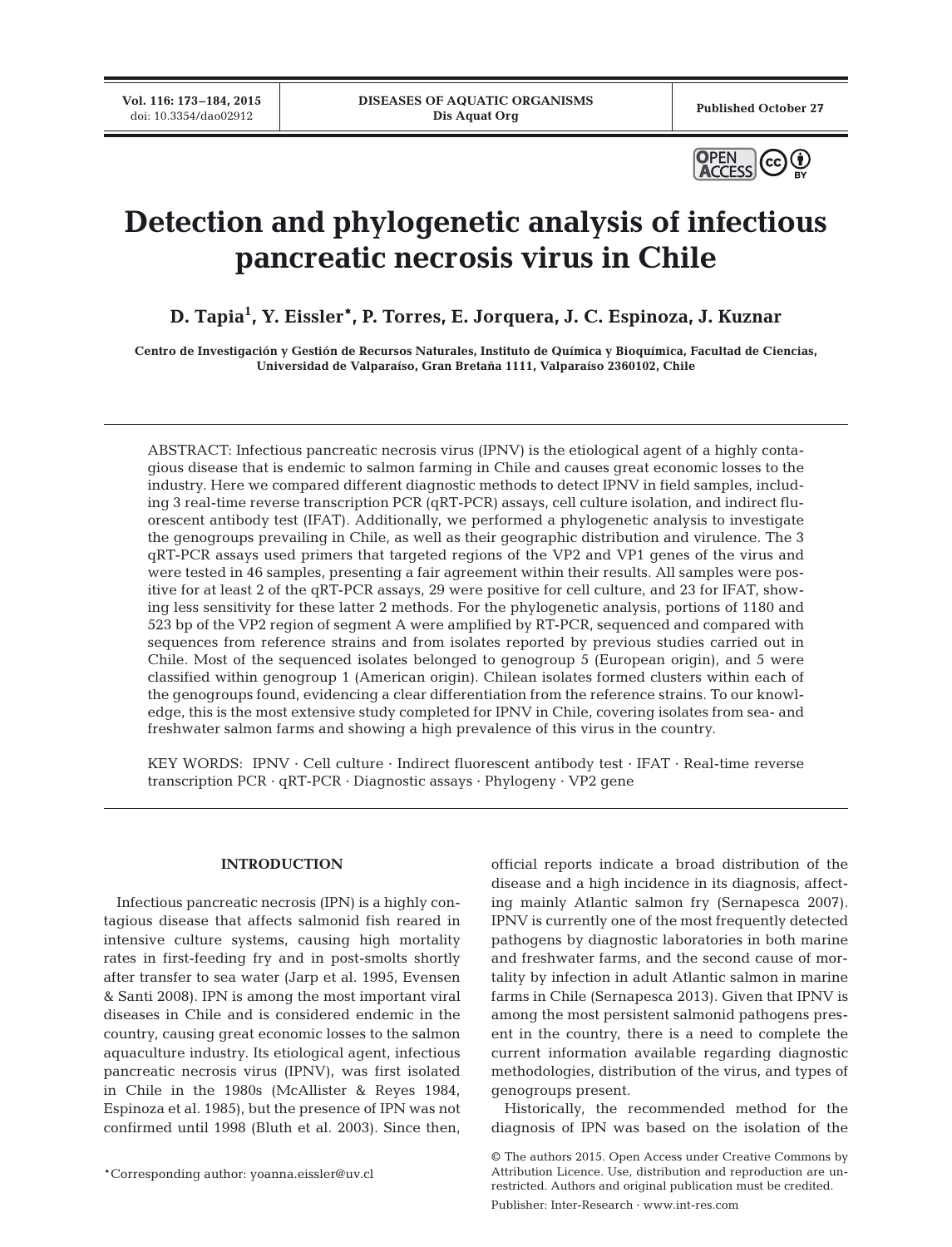virus in cell culture, followed by antibody-based identification of the agent (OIE 2006). The need for a more rapid screening procedure for the virus led to the development of faster immunological assays, such as the indirect fluorescent antibody test (IFAT; Espinoza & Kuznar 2002), and molecular-based techniques such as conventional polymerase chain reaction (PCR) (Blake et al. 1995, Williams et al. 1999, Rodriguez Saint-Jean et al. 2001, Barlic-Maganja et al. 2002). At present, the real-time reverse transcription-PCR (qRT-PCR) method is widely used (Bowers et al. 2008, Ørpetveit et al. 2010, Bowers & Dhar 2011, Eissler et al. 2011) because its application is simple, accurate, and offers fast results. In Chile, depending on the laboratory, different techniques are used to diagnose IPN, the most common being qRT-PCR and/or IFAT. Additionally, diagnosis of IPN must also rely on the capacity of diagnostic methods to detect the different strains of the virus.

IPNV is a non-enveloped virus that belongs to the family *Birnaviridae*, genus *Aquabirnavirus* (Dobos & Roberts 1983). Its genome holds 2 double-stranded RNA segments: segment A, which encodes a viral capsid protein (VP2), an internal protein (VP3), a viral protease (VP4), and a non-structural protein (VP5); and segment B, which encodes the RNA polymerase (VP1) (Dobos 1995). Aquatic birnaviruses were originally divided into 2 serogroups based on cross-neutralization tests: serogroup A, which contains most of the IPNV isolates associated with the disease grouped into 9 serotypes (A1−A9), and serogroup B, which includes serotype B1 (Hill & Way 1995). More recently, phylogenetic analysis of the VP2 gene suggested that the 9 strains of serogroup A fall into 6 genogroups that correlated well with serological classification and geographical origin (Blake et al. 2001). The VP2 gene is also considered to play a significant role in virulence, with several amino acid positions identified as possible molecular markers for this characteristic in IPNV strains (Bruslind & Reno 2000, Santi et al. 2004, Shivappa et al. 2004, Song et al. 2005).

In Chile, the types of IPNV that are present and have been genetically characterized to date belong only to genogroups 1 and 5 (Mutoloki & Evensen 2011, Eissler et al. 2011, Calleja et al. 2012). However, the geographic zones examined have been limited to very few locations, and the great majority of samples have been from freshwater outbreaks. In order to obtain a broader perspective about the IPNV situation in Chile, a progressive expansion of the geographic areas, host species, and environmental origin sampled is required. In addition, an appropriate selection of diagnostic method(s) is necessary for the control of the virus to prevent the escape of IPNV genetic variants that are present in the country.

Accordingly, 2 main objectives were addressed in this work: (1) to examine to which extent current methods used to diagnose IPN in Chile are consistently accurate and reliable as tools to implement control measurements, and (2) to expand the geographic range and source origin of the IPN virus samples in order to increase the knowledge of the genogroups and genotypes prevailing in Chile, as well as their distribution and virulence.

## **MATERIALS AND METHODS**

## **Fish samples**

Samples from fry to adults of Atlantic salmon *Salmo salar* and rainbow trout *Oncorhynchus mykiss* were collected from different freshwater and seawater fish farms in southern Chile during 2012 and the beginning of 2013 (Table 1). In general, samples were obtained from sites where outbreaks had recently taken place or IPN infection had been diagnosed. Pools of visceral organs (kidney and spleen) containing material usually from 3 fish were stored in L-15 (Leibovitz) medium supplemented with 10% fetal bovine serum (FBS, HyClone) and 50  $\mu$ q ml<sup>-1</sup> gentamicin, and in parallel in 95% ethanol. Samples stored in L-15 medium were used for immunofluorescence detection and virus isolation, whereas those stored in 95% ethanol were used for qRT-PCR assays. The former were homogenized in approximately 5 volumes of L-15 medium, and the latter in phosphate-buffered saline (PBS) 1× buffer. Both samples were pelleted at 2000  $\times$  *g* (15 min at 4°C) in a MIKRO 22R centrifuge (Hettich Zentrifugen). The supernatants were collected and used directly for cell culture inoculation (homogenates in L-15 medium) or for RNA extraction (homogenates in PBS).

# **Virus isolation in cell culture and immunofluorescence detection**

For the virus isolation and immunofluorescence assay, Chinook salmon embryo cells (CHSE-214), derived from *O. tshawtyscha* embryonic tissue, were grown as monolayers at 17°C in L-15 medium supplemented with 10% FBS and 50 µg ml−1 gentamicin on 24-well plastic plates with 12 mm circular glass coverslips, or 33 mm diameter plastic petri dishes.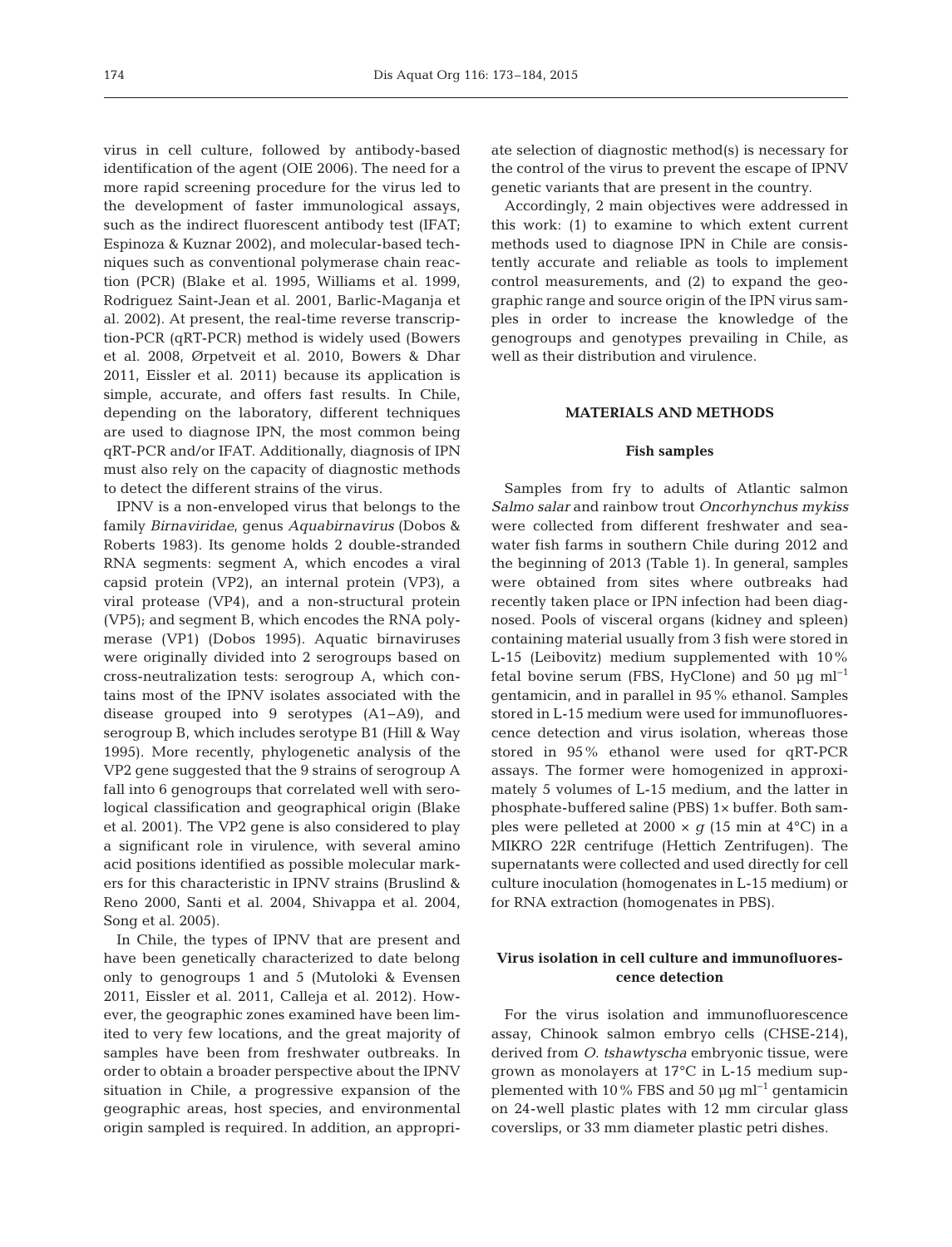|   | ś                                                                                                               |
|---|-----------------------------------------------------------------------------------------------------------------|
|   | .<br>Constant                                                                                                   |
|   | l                                                                                                               |
|   |                                                                                                                 |
|   |                                                                                                                 |
|   |                                                                                                                 |
|   | i<br>j                                                                                                          |
|   | I                                                                                                               |
|   | S<br>S<br>l                                                                                                     |
|   | j<br>₹<br>l                                                                                                     |
|   | ----<br>1                                                                                                       |
|   | į                                                                                                               |
|   |                                                                                                                 |
|   | j                                                                                                               |
|   | :<br>$\mathbf{I}$                                                                                               |
|   | j<br>Ş                                                                                                          |
|   | <br> <br> <br>                                                                                                  |
|   | i<br>Historia<br>l<br>$\frac{1}{2}$                                                                             |
|   | j<br>$\overline{\phantom{a}}$                                                                                   |
|   | )<br>2                                                                                                          |
|   | j<br>i<br>ì<br>j                                                                                                |
|   |                                                                                                                 |
|   |                                                                                                                 |
| ļ |                                                                                                                 |
|   | $\ddot{\phantom{a}}$<br>ì<br>ׇ֖֖֖֢ׅ֧֪֧֧֪ׅ֪֪֪ׅ֪֪ׅ֪֪֪֪֪ׅ֧֚֚֚֚֚֚֚֚֚֚֚֚֚֚֚֚֚֚֚֚֚֚֚֚֚֚֚֡֝֝֟֓֡֡֓֡֞֡֡֡֬֓֞֡֡֬֝֬֓֞֡֓֞֡֡֡ |
|   | くりょう<br>֦֧֖֖֧֧֧֧֧֧֧֧֧֪֧֪֧֧֧֧֪֧֚֚֚֚֚֚֚֚֚֚֚֚֚֚֚֚֚֝֝֝֝֬֝֬֝֬֝֬֝֬֝֬֝֬֓֝֬֓֝֬֝֬֝֬֝֬֝֬֝֬֝֬֝֬֝֬֝֬֝֬                      |
|   | í<br>ĭ<br>ï                                                                                                     |
|   | j<br>١                                                                                                          |
|   | .<br>.<br>.<br>۱<br>l                                                                                           |
|   | į                                                                                                               |
|   | Ś<br>Ó                                                                                                          |
|   | ţ                                                                                                               |
|   |                                                                                                                 |
|   | j                                                                                                               |
| i | J                                                                                                               |
|   | i<br>j<br>ł                                                                                                     |
|   |                                                                                                                 |
|   |                                                                                                                 |
|   | ļ<br>l<br>i                                                                                                     |
|   | i<br>١                                                                                                          |
| ļ | I<br>į                                                                                                          |
|   | ļ<br>Í<br>⋚<br>į<br>ಸ                                                                                           |

nced

| Sample ID                        | pampling<br>Date of | Host species                   | Stage of<br>growth | Environmental Geographic<br>origin | origin                               | source<br>Egg           | accession number<br>523 bp segment | accession number<br>1180 bp segment |  |
|----------------------------------|---------------------|--------------------------------|--------------------|------------------------------------|--------------------------------------|-------------------------|------------------------------------|-------------------------------------|--|
| ALKA(1, 2, 3)                    | May 2012            | Atlantic salmon<br>Salmo salar | Fry                | Fresh water                        | Rio Maullín, Puerto Varas            | Chile                   | KF735889/KF735890/KF735891         | KF954910/KF954911/KF954912          |  |
| BLCO(1, 2, 3)                    | May 2012            | Atlantic salmon                | Fry                | Fresh water                        | Lago Chapo                           | Australia               | KF735894/KF735895/KF735896         | KF954913/KF954914                   |  |
| $\text{HJS}(1,3)$                | May 2012            | Rainbow trout                  | Fry                | Fresh water                        | Rio Patas, Cochamó                   | Denmark                 | KF735904/KF735905                  | KF954926/KF954927                   |  |
|                                  |                     | Oncorhynchus mykiss            |                    |                                    |                                      |                         |                                    |                                     |  |
| KJKB(1, 2, 3)                    | May 2012            | Atlantic salmon                | Fry                | Fresh water                        | Rio Chaparano                        | Chile                   | KF735906/KF735907/KF735908         | KF954917/KF954918                   |  |
| NGRO(1, 2, 3)                    | May 2012            | Rainbow trout                  | $\rm{Fry}$         | Fresh water                        | Curacautín                           | Chile                   | KF735913                           |                                     |  |
| HP2CC(1, 2, 3)                   | Jun 2012            | Atlantic salmon                | Fry                | Fresh water                        | Hualaihue, Hornopiren                | $\overline{\mathbf{u}}$ | KF735903                           |                                     |  |
| AYNT(403A, 403B<br>409A, 409B)   | Aug 2012            | Atlantic salmon                | Ħ                  | Ħ                                  | Rio Unión, Puyuhuapi                 | Chile                   | KF735892/KF735893                  | KF954915/KF954916                   |  |
| OEA(04,05,06)                    | Oct 2012            | Atlantic salmon                | Adult              | Sea water                          | Estero Poca Esperanza,               | h                       | ns                                 |                                     |  |
|                                  |                     |                                |                    |                                    | Islas Wagner                         |                         |                                    |                                     |  |
| RV(02,04,06)                     | Nov 2012            | Atlantic salmon                | Fry                | Fresh water                        | Northern Punta Arenas                | Iceland                 | KF735914/KF735915/KF735916         | KF954928/KF954929/KF954930          |  |
| RV(16)                           | Nov 2012            | Atlantic salmon                | Adult              | Sea water                          | Seno Skyring, Río Verde              | Imported                | ns                                 |                                     |  |
| MADA(1,2,3)                      | Nov 2012            | Atlantic salmon                | Fry                | Fresh water                        | Pargua, Chayahué                     | Chile                   | KF735912                           |                                     |  |
| CNJ1(1,2,3)                      | Nov 2012            | Atlantic salmon                | Fry                | Fresh water                        | Pargua, Chayahué                     | Iceland                 | KF735897/KF735898/KF735899         | KF954919                            |  |
| ATS3                             | Dec 2012            | Atlantic salmon                | Adult              | Sea water                          | Punta Chaparano,<br>Estero Reloncaví | Chile                   | ns                                 |                                     |  |
| AYNTKR(103,<br>$112 \text{ mix}$ | Dec 2012            | Atlantic salmon                | Adult              | Sea water                          | Estero Puyuhuapi                     | E                       | ns                                 |                                     |  |
| JVCZ1                            | Dec 2012            | Atlantic salmon                | Adult              | Sea water                          | Queilén                              | Chile                   | ns                                 |                                     |  |
| DANN <sub>3</sub>                | Dec 2012            | Atlantic salmon                | Adult              | Sea water                          | Punta Pompon, Isla Tranqui           | Chile                   | KF735900                           |                                     |  |
| KOMA(4,5,6)                      | Dec 2012            | Atlantic salmon                | Fry                | Fresh water                        | Río Pescado, Puerto Varas            | Chile                   | KF735909/KF735910/KF735911         | KF954920 /KF954921/KF954922         |  |
| ADMV(1,2,3)                      | Mar 2013            | Rainbow trout                  | Smolt              | Fresh water                        | Río Maullín, Chuyaquen               | Chile                   | KF735886/KF735887/KF735888         | KF954924/KF954925                   |  |
|                                  |                     |                                |                    |                                    |                                      |                         |                                    |                                     |  |

The immunofluorescence assay was done following the methodology described by Espinoza & Kuznar (2002) with slight modifications. Briefly, cells in the 24-well plastic plates were inoculated with 10 µl of the supernatant from the L-15 medium homogenate of the salmonid samples. After 48 h, cell monolayers were fixed with cold methanol for 10 min, rinsed with PBS 1× buffer, and incubated with a monoclonal antibody (IB3/E10, GrupoBios) against VP2 protein (final concentration: 2 µg ml<sup>-1</sup>) during 1 h at room temperature. Cells were rinsed again, and a secondary antimouse antibody (Sigma) conjugated with fluorescein isothiocyanate (FITC) was used to label the infected cells (1/100 in PBS). Finally, after rinsing the cells for a third time, the circular glass coverslips containing the cell monolayers were mounted on glass slides using an antifade mounting solution (DakoCytomation) and were visualized using an epifluorescence microscope (Olympus BX60).

For virus isolation in cell culture, 20 µl of the supernatant from the L-15 medium homogenate were inoculated into CHSE-214 cells, on 33 mm diameter plastic petri dishes. Cells were incubated at 17°C and examined daily for cytopathic effect (CPE) with a light microscope. Cells cultures showing CPE were subjected to 2 cycles of freezing and thawing and were then centrifuged at  $3000 \times g$  (15 min at 4°C). Supernatants were collected and stored at −20°C until use. If no clear CPE was detected after 7 d of inoculation, the inoculation process was repeated in a new culture of cells and maintained for another week to ensure development of CPE.

# **RNA extraction and real-time RT-PCR assays**

Viral RNA from the supernatant of the PBS homogenate of the salmonid samples was extracted according to the manufacturer's instructions with an E.Z.N.A.™ Total RNA Kit I (Omega Biotek). The extracted RNA was eluted with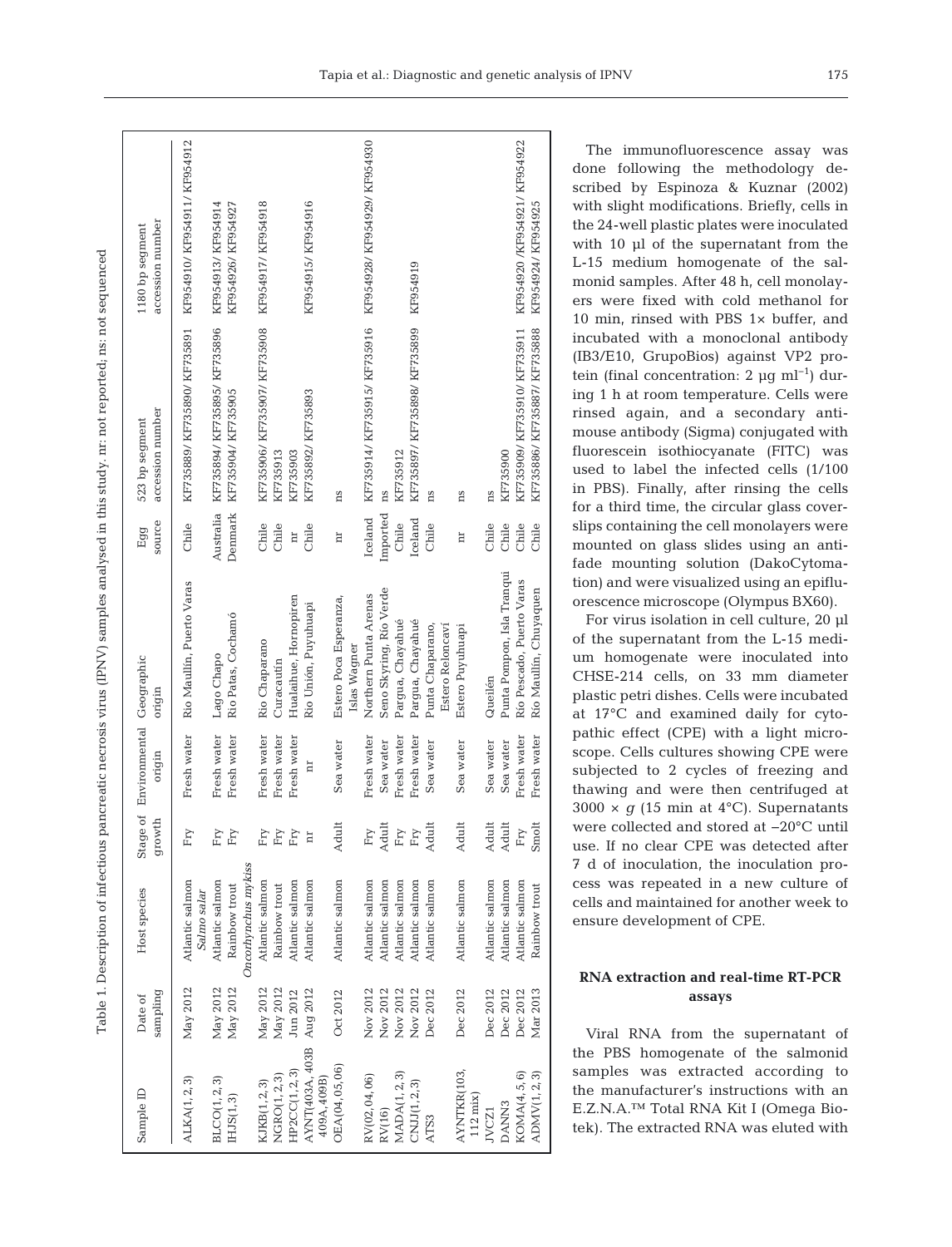molecular biology grade water and stored at −80°C. Concentration and purity of the extracted total RNA was determined by measuring the absorbance ratio at 260 nm over 280 nm using a spectrophotometer (Nanodrop ND-1000 UV/VIS). To ensure that contamination remained strictly controlled during the RNA extraction process, a negative control using molecular biology grade water was always included.

The extracted RNA was reverse transcribed and amplified by a 1-step RT-PCR using the Step-One 48 well plate real-time PCR system (Applied Biosystems). Three sets of primers designed to detect aquatic birnaviruses were used in the TaqMan™ and SYBR<sup>®</sup> green qRT-PCR assays. The first set of primers, VP1F and VP1R, and their appropriate probe, recognize a conserved region within the VP1 gene of segment B (qRT-PCR 1; Eissler et al. 2011); the second set of primers, WB1 and WB2, recognize a 206 bp fragment of the VP2 region of segment A (qRT-PCR 2; Williams et al. 1999); and the third set of primers tested recognize a 164 bp portion of the same region (qRT-PCR 3; Table 2).

The AgPath-ID™ One-Step RT-PCR Kit (Applied Biosystems) was used for amplification with the first set of primers that recognize segment B of the virus ( $qRT-PCR$  1). This reaction was carried out in a 15  $\mu$ l reaction volume containing 7.5 µl of RT-PCR Buffer  $(2\times)$ , 0.9 µM each of forward and reverse primers, 0.2 µM of the VP1 Taqman probe, 0.6 µl of RT-PCR Enzyme Mix  $(25x)$ , and 2 µl of total RNA. The thermal profile used was 48°C for 10 min for reverse transcription, pre-denaturation at 95°C for 10 min; followed by 40 cycles of denaturation at 95°C for 15 s and annealing/extension at 59°C for 45 s.

The reaction for the amplification with the sets of primers that recognize segment A of the virus (qRT-PCR 2 and 3) was carried out in a 15 µl reaction volume containing 7.5 µl of 2× Brilliant III Ultra-Fast SYBR® Green QRT-PCR Master Mix (Stratagene), 0.5 µM each of forward and reverse primers, 0.8 µl of RT/RNAse block, 0.3 µM of ROX as a passive reference, and 2 µl of total RNA. The thermal profile used was 50°C for 5 min for reverse transcription, predenaturation at 95°C for 3 min; followed by 40 cycles of denaturation at 95°C for 5 s and annealing/extension at 60°C for 10 s. Finally, a melting curve analysis from 70 to 95°C was performed.

The detection limit, efficiency, and sensitivity of the qRT-PCR assays were evaluated several times using 10-fold dilutions of RNA extracted from a virus reference strain, VUV-84 (Eissler et al. 2011). The amplification efficiency (%) was calculated based on the formula  $(10^{(-1/\text{slope})} - 1) \times 100$ , and varied from 99 to 108% for all the standard curves performed. The cut-off threshold cycle (Ct) values were 30.8, 32.0, and 32.3, for qRT-PCR 1, 2, and 3, respectively, and the 3 assays were able to detect up to  $10<sup>5</sup>$  dilution, showing the same level of sensitivity.

For each set of samples, all assays were performed on the same day, and a positive control, consisting of the virus strain VUV-84, was always used as a reference sample. No-template controls, consisting of a reaction mixture without template, and negative controls from the RNA extraction were also used in all reactions.

In order to compare the results and evaluate the agreement among the diagnostic methods used, the Kappa statistic was calculated. To assess the

| Primers/<br>probe                                     | Sequence                                                                                            | Segment:<br>amplicon position | Amplicon Coding<br>size (bp) | region          |
|-------------------------------------------------------|-----------------------------------------------------------------------------------------------------|-------------------------------|------------------------------|-----------------|
| $qRT-PCR$ 1<br>Probe VP1<br>VP1F<br>VP <sub>1</sub> R | 56FAM-TACATAGGC-ZEN-AAAACCAAAGGAGACAC-IABkFQ<br><b>GTTGATMMASTACACCGGAG</b><br>AGGTCHCKTATGAAGGAGTC | $B: 668 - 820$                | 152                          | VP <sub>1</sub> |
| $qRT-PCR$ 2<br>WB1<br>WB <sub>2</sub>                 | CCGCAACTTACTTGAGATCCATTATGC<br>CGTCTGGTTCAGATTCCACCTGTAGTG                                          | A: $139 - 344$                | 206                          | VP <sub>2</sub> |
| $qRT-PCR$ 3<br>VP <sub>2</sub> F<br>VP <sub>2</sub> R | TCCAACTACGAGCTGATCCC<br><b>GTCCTCTCCTTGTACTCCTC</b>                                                 | $A: 1227 - 1390$              | 164                          | VP2             |
| For sequencing<br>A1F<br>A2R                          | <b>TGAGATCCATTATGCTTCCAGA</b><br>GACAGGATCATCTTGGCATAGT                                             | $A: 151 - 1330$               | 1180                         | VP2             |
| WB1<br>AIR                                            | CCGCAACTTACTTGAGATCCATTATGC<br>GTCTCGTCC TCWAGBCGGACGTATG                                           | $A: 139 - 661$                | 523                          | VP2             |

Table 2. Primers and probes used for qRT-PCR assays and sequencing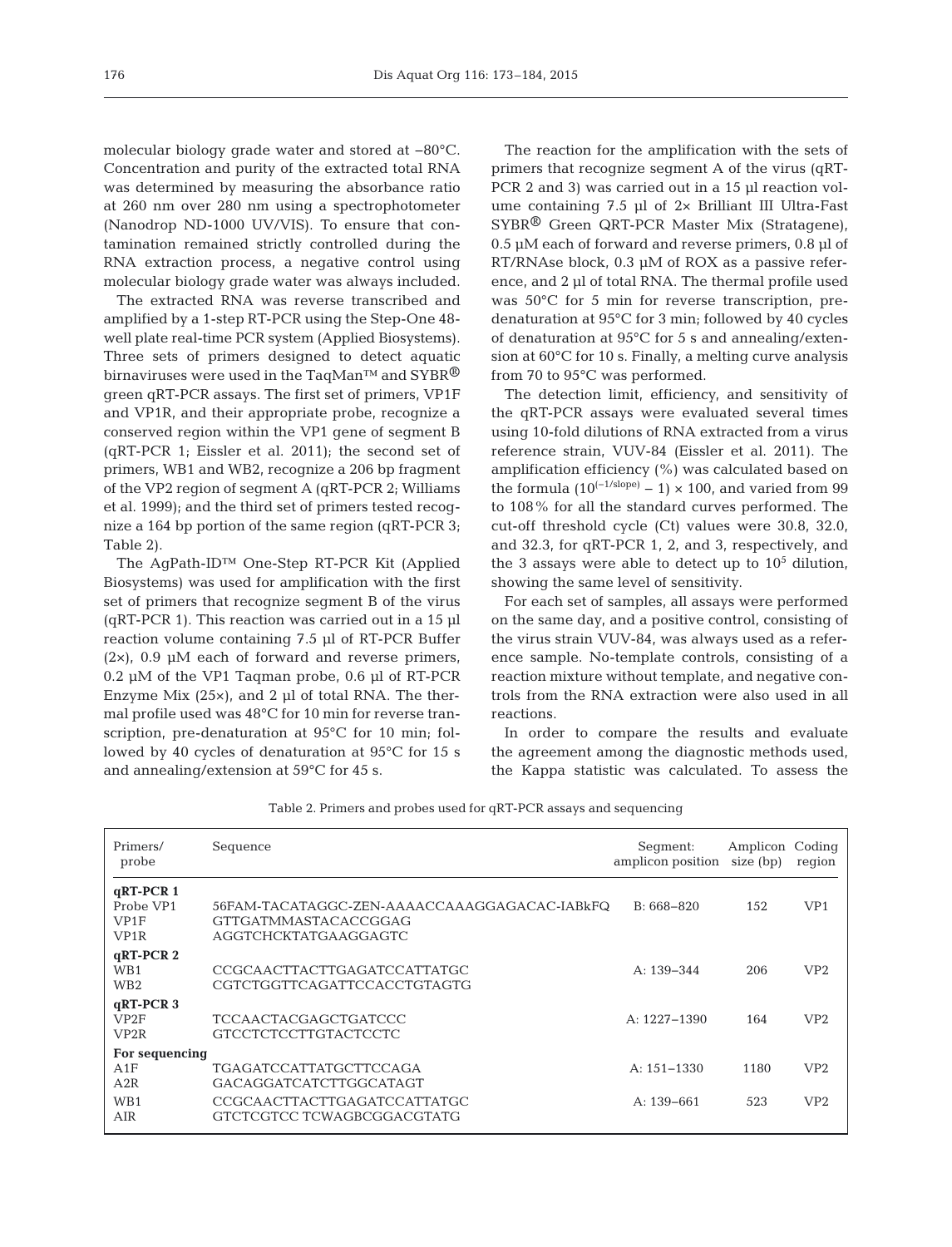agreement among the 3 qRT-PCR techniques, a Fleiss Kappa from rating scores was calculated using the online computer program StatsToDo (www. statstodo. com/CohenKappa\_Pgm.php); whereas the rest of the Kappa statistics were calculated using GraphPad Software, also available online (http:// graphpad.com/quickcalcs/). The scale used to interpret the Kappa statistic was as follows: <0.01: less than chance agreement; 0.01−0.20: slight agreement; 0.21−0.40: fair agreement; 0.41−0.60: moderate agreement; 0.61−0.80: substantial agreement; and 0.81−0.99: almost perfect agreement (Viera & Garrett 2005).

# **RT-PCR amplification and purification of cDNA products for sequencing analysis**

Two fragments of the VP2 gene-coding region were amplified for sequencing, viz. a 1180 bp fragment via conventional PCR and a 523 bp fragment using a nested PCR technique. RNA extractions from viral isolates in cell culture and directly from fish tissue samples were used as templates for the amplification of the 1180 bp fragment, in order to sequence the majority of the positive samples detected for at least 1 of the diagnostic methods used. The product of this amplification was used as template in the second round of amplification for the nested PCR to obtain the 523 bp fragment. This fragment was used to determine the genogroup to which the samples belonged when sequence for the 1180 bp fragment was not obtained. The reactions were carried out using PCR Multigene (Labnet) equipment. First, the fragment of 1180 bp was obtained through RT-PCR as follows: 3 µl of viral RNA were mixed with A1F and A2R primers (Table 2, Blake et al. 1995) at a final concentration of  $0.5 \mu M$ ,  $10 \mu$  of  $2 \times$  Brilliant III Ultra-Fast SYBR® Green QRT-PCR Master Mix (Stratagene), 0.8 µl of RT/RNAse block, and 4.2 µl of the RNase free water in a 20 µl reaction volume. The conditions for the reaction were 42°C for 30 min for reverse transcription, pre-denaturation at 95°C for 3 min; 35 cycles of denaturation at 95°C for 30 s, annealing at 58°C for 30 s, and extension at 72°C for 100 s; and a final extension at 72°C for 10 min. Amplified PCR product (1.5 µl) was used to carry out the nested PCR using WB1 and AIR primers (Table 2) at a final concentration of 0.5 µM, 15 µl of 2× Dream-Taq™ Green PCR Master Mix (Fermentas), and 10.5 µl of the RNase free water in a 30 µl reaction volume. The reaction was performed as follows: predenaturation at 95°C for 5 min; 35 cycles of denaturation at 95°C for 30 s, annealing at 60°C for 30 s, and extension at 72°C for 45 s; and a final extension at 72°C for 10 min.

The amplified fragments resulting from the nested PCR of the expected length were cut out of the gel and transferred to a microcentrifuge tube and purified using a E.Z.N.A.™ Gel Extraction Kit (Omega Bio-tek), and the PCR products obtained for the 1180 bp fragment were purified using an E.Z.N.A. CYCLE PURE KIT (Omega Bio-tek), following the manufacturer's instructions. The cDNA obtained for each sample was eluted with 55 µl of molecular biology grade water. Purified duplicates of the PCR products were sequenced by Macrogene (Korea) using an ABI3730XL DNA Analyzer.

#### **Phylogenetic analysis**

The sequences obtained were analysed and compared with reference strains of aquatic birnaviruses and other Chilean IPNV isolates available in GenBank (Blake et al. 2001, Eissler et al. 2011, Mutoloki & Evensen 2011, Calleja et al. 2012) using the software Bioedit version 7.1.9 (Hall 1999). Multiple sequence alignments were performed using the ClustalW algorithm for sequences of 523 and 1180 bp separately. Phylogenetic trees were constructed for both the 523 and 1180 bp fragment sequences, using the neighbor-joining method with p-distance and 1000 bootstrap replicates with the MEGA 5.22 software (Tamura et al. 2011). The cladogram constructed with the 1180 bp sequences is shown here (see Fig. 1), while the 523 bp cladogram was only used to determine the genogroups in the samples when 1180 bp se quencing was not achieved. In addition, the pairwise distances were calculated for the 1180 bp sequences at the amino acid level to evaluate the degree of sequence similarity. The nucleotide sequences used in this paper were deposited in GenBank, and their respective accession numbers are listed in Table 1.

## **RESULTS**

During 2012 and the beginning of 2013, a total of 46 field samples of fish organs covering a wide range of geographical locations were processed and analysed to compare different diagnostic methods for IPNV. Table 3 shows the results of 3 qRT-PCR assays, IFAT, and virus isolation in cell culture, according to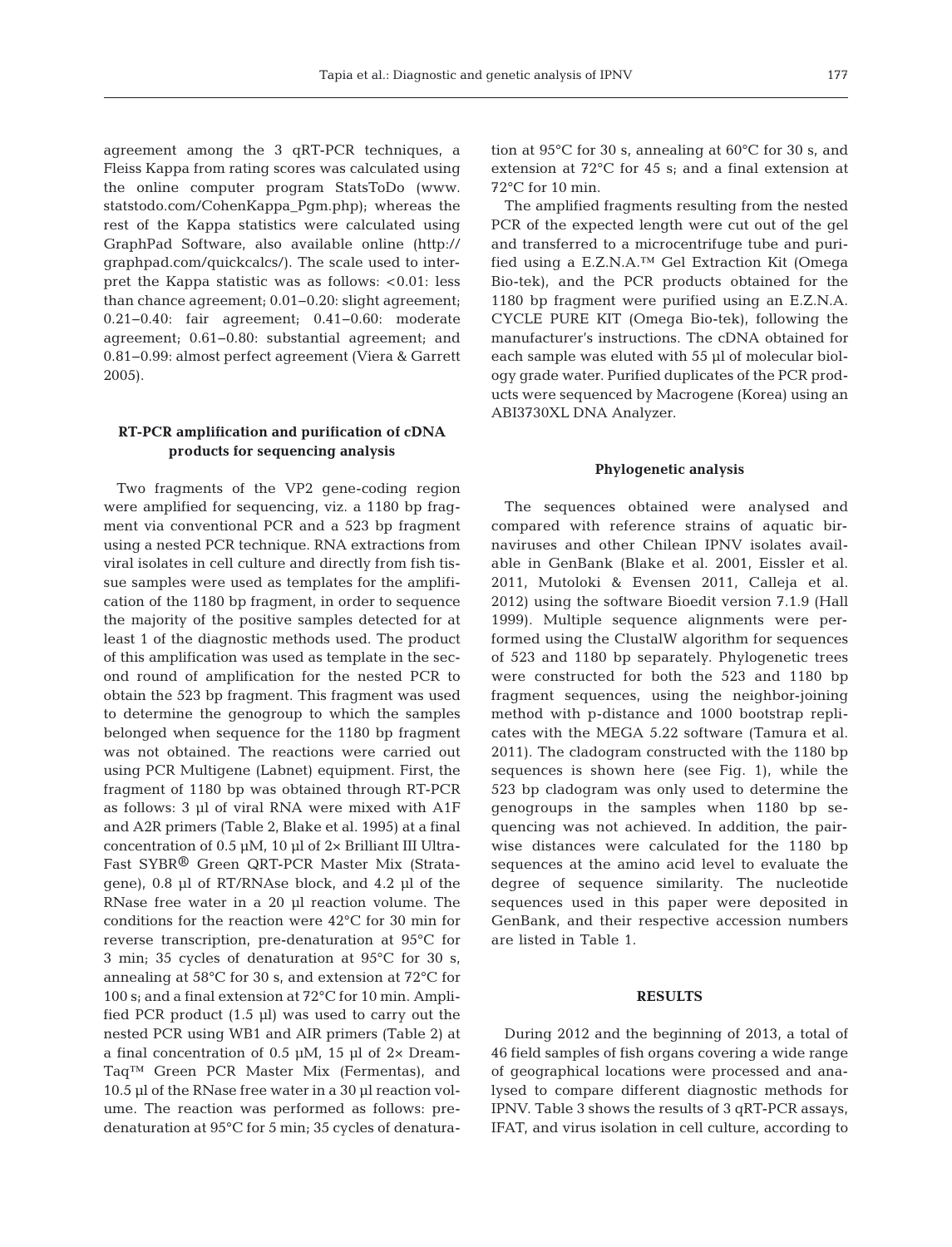the intensity of their reaction. All samples were positive for at least 2 of the 5 methods tested, and 23 samples (50%) were positive for all methods. Of these 23 samples, almost all came from fry; however, no samples from adult fish were positive by all methods. Accordingly, adult fish samples analysed showed the lowest intensity of reactions for all detection methods examined.

# **Real-time RT-PCR methods**

All fish tissue samples preserved in ethanol were analysed for the detection of IPNV by the qRT-PCR methods described. Positive qRT-PCR amplification was achieved in all 46 samples examined, with a high similarity in the results between the 3 methods, regardless of the differences in the sets of primers

Table 3. Detection of infectious pancreatic necrosis virus (IPNV) in fish organ samples by 5 diagnostic techniques. ns: not sequenced. PCR results are +++: cycle threshold  $(Ct) \le 20$ ; ++:  $Ct \le 25$ ; +:  $Ct \le 30$ ; -: negative. Indirect fluorescent antibody test (IFAT) intensity of reaction results are +++: high; ++: medium; +: low; −: negative

| Sample ID         | qRT-PCR 1 | qRT-PCR 2 | qRT-PCR 3                        | <b>IFAT</b>              | Cell culture             | Genogroup    |
|-------------------|-----------|-----------|----------------------------------|--------------------------|--------------------------|--------------|
| ALKA1             | $^{+++}$  | $^{++}$   | $^{+++}$                         | $++$                     | Positive                 | 5            |
| ALKA2             | $^{+++}$  | $^{+++}$  | $^{+++}$                         | $++$                     | Positive                 | 5            |
| ALKA3             | $^{+++}$  | $^{+++}$  | $^{+++}$                         | $^{+++}$                 | Positive                 | 5            |
| BLCO1             | $+++$     | $+++$     | $+++$                            |                          | Positive                 | 5            |
| BLCO <sub>2</sub> | $^{+++}$  | $+++$     | $+++$                            | $+$                      | Positive                 | 5            |
| BLCO <sub>3</sub> | $++$      | $+$       | $^{++}$                          | $^{++}$                  | Positive                 | 5            |
| IHJS1             | $^{++}$   | $^{++}$   | $^{++}$                          | $\qquad \qquad -$        | $\overline{\phantom{0}}$ | $\mathbf{1}$ |
| IHJS3             | $^{++}$   | $+++$     | $^{++}$                          | $\qquad \qquad -$        |                          | $\mathbf{1}$ |
| KJKB1             | $^{++}$   | $^{++}$   | $^{+++}$                         | $^{++}$                  | Positive                 | 5            |
| KJKB2             | $^{++}$   | $++++$    | $++++$                           | $^{++}$                  | Positive                 | 5            |
| KJKB3             | $^{++}$   | $^{++}$   | $+++$                            | $^{++}$                  | Positive                 | 5            |
| NGRO1             | $^{++}$   | $^{++}$   | $+$                              | $\overline{\phantom{m}}$ | Positive                 | 5            |
| NGRO <sub>2</sub> | $^{++}$   | $\ddot{}$ | $^{+}$                           | $\overline{\phantom{0}}$ | Positive                 | ns           |
| NGRO3             | $++$      | $\ddot{}$ | $^{+}$                           | $\qquad \qquad -$        | Positive                 | ns           |
| HP2CC1            | $^{+++}$  | $^{++}$   | $^{+++}$                         | $^{+++}$                 | Positive                 | ns           |
| HP2CC2            | $^{+++}$  | $^{++}$   | $^{+++}$                         | $^{+++}$                 | Positive                 | ns           |
| HP2CC3            | $^{+++}$  | $^{+++}$  | $^{+++}$                         | $+++$                    | Positive                 | 5            |
| AYNT403A          | $^{+++}$  | $^{+++}$  | $^{+++}$                         | $+$                      | Positive                 | 5            |
| AYNT403B          | $^{+++}$  | $^{+++}$  | $^{+++}$                         | $^{+}$                   | Positive                 | ns           |
| AYNT409A          | $^{+++}$  | $^{++}$   | $^{+++}$                         | $^{+}$                   | Positive                 | ns           |
| AYNT409B          | $^{++}$   | $^{++}$   | $^{+++}$                         | $+$                      | Positive                 | 5            |
| OEA04             | $^{+}$    | $\ddot{}$ | $\qquad \qquad -$                | $\overline{\phantom{0}}$ | $\overline{\phantom{0}}$ | ns           |
| OEA05             | $^{+}$    | $^{+}$    | $\overline{\phantom{0}}$         | $\overline{\phantom{0}}$ | $\equiv$                 | ns           |
| OEA06             | $+$       | $^{+}$    | $^{+}$                           | $\overline{\phantom{0}}$ |                          | ns           |
| <b>RV02</b>       | $+$       | $^{+}$    | $^{+}$                           | $+$                      | Positive                 | 5            |
| RV04              | $+$       | $^{+}$    | $^{+}$                           | $\overline{\phantom{0}}$ | Positive                 | 5            |
| <b>RV06</b>       | $^{+++}$  | $^{++}$   | $^{+++}$                         | $^{+++}$                 | Positive                 | 5            |
| <b>RV16</b>       | $^{+}$    | $^{+}$    | $\begin{array}{c} + \end{array}$ | $\qquad \qquad -$        | $\overline{\phantom{0}}$ | $\rm ns$     |
| MADA1             | $\ddot{}$ | $\ddot{}$ | $^{++}$                          |                          |                          | 5            |
| MADA2             | $\ddot{}$ | $^{+}$    | $^{++}$                          | $\overline{\phantom{0}}$ |                          | $\rm ns$     |
| MADA3             | $\ddot{}$ | $\ddot{}$ | $^{++}$                          | $\overline{\phantom{0}}$ |                          | $\rm ns$     |
| CNJJ1             | $^{++}$   | $^{++}$   | $+$                              | $\ddot{}$                | Positive                 | 5            |
| CNJJ2             | $^{++}$   | $^{++}$   | $^{+}$                           | $\overline{\phantom{0}}$ | Positive                 | 5            |
| CNJJ3             | $^{++}$   | $^{++}$   | $^{+}$                           | $++$                     | Positive                 | 5            |
| ATS3              | $\ddot{}$ | $\ddot{}$ | $^{+}$                           | $\qquad \qquad -$        | $\qquad \qquad -$        | ns           |
| AYNTKR103         | $^{++}$   | $^{+}$    | $++$                             | $\overline{\phantom{0}}$ | $\overline{\phantom{0}}$ | ns           |
| AYNTKR112         | $^{++}$   | $^{+}$    | $^{++}$                          | $\overline{\phantom{0}}$ |                          | ns           |
| <b>AYNTKRmix</b>  | $^{++}$   | $^{+}$    | $++$                             | $\overline{\phantom{0}}$ |                          | ns           |
| JVCZ1             | $\ddot{}$ | $^{+}$    | $^{+}$                           | $\overline{\phantom{0}}$ |                          | ns           |
| DANN3             | $++$      | $\ddot{}$ | $+$                              | $\overline{\phantom{0}}$ |                          | 5            |
| KOMA4             | $^{+++}$  | $^{++}$   | $^{+++}$                         | $^{+++}$                 | Positive                 | 5            |
| KOMA5             | $^{+++}$  | $^{++}$   | $^{+++}$                         | $^{+++}$                 | Positive                 | 5            |
| KOMA6             | $^{+++}$  | $^{++}$   | $^{+++}$                         | $^{+++}$                 | Positive                 | 5            |
| ADMV1             | $^{++}$   | $^{++}$   | $^{++}$                          | $\overline{\phantom{m}}$ | $\overline{\phantom{0}}$ | $\mathbf{1}$ |
| ADMV2             | $^{++}$   | $^{++}$   | $^{+++}$                         |                          |                          | $\mathbf{1}$ |
| ADMV3             | $\ddot{}$ | $\! +$    | $+$                              | $\overline{\phantom{0}}$ | Positive                 | $\mathbf{1}$ |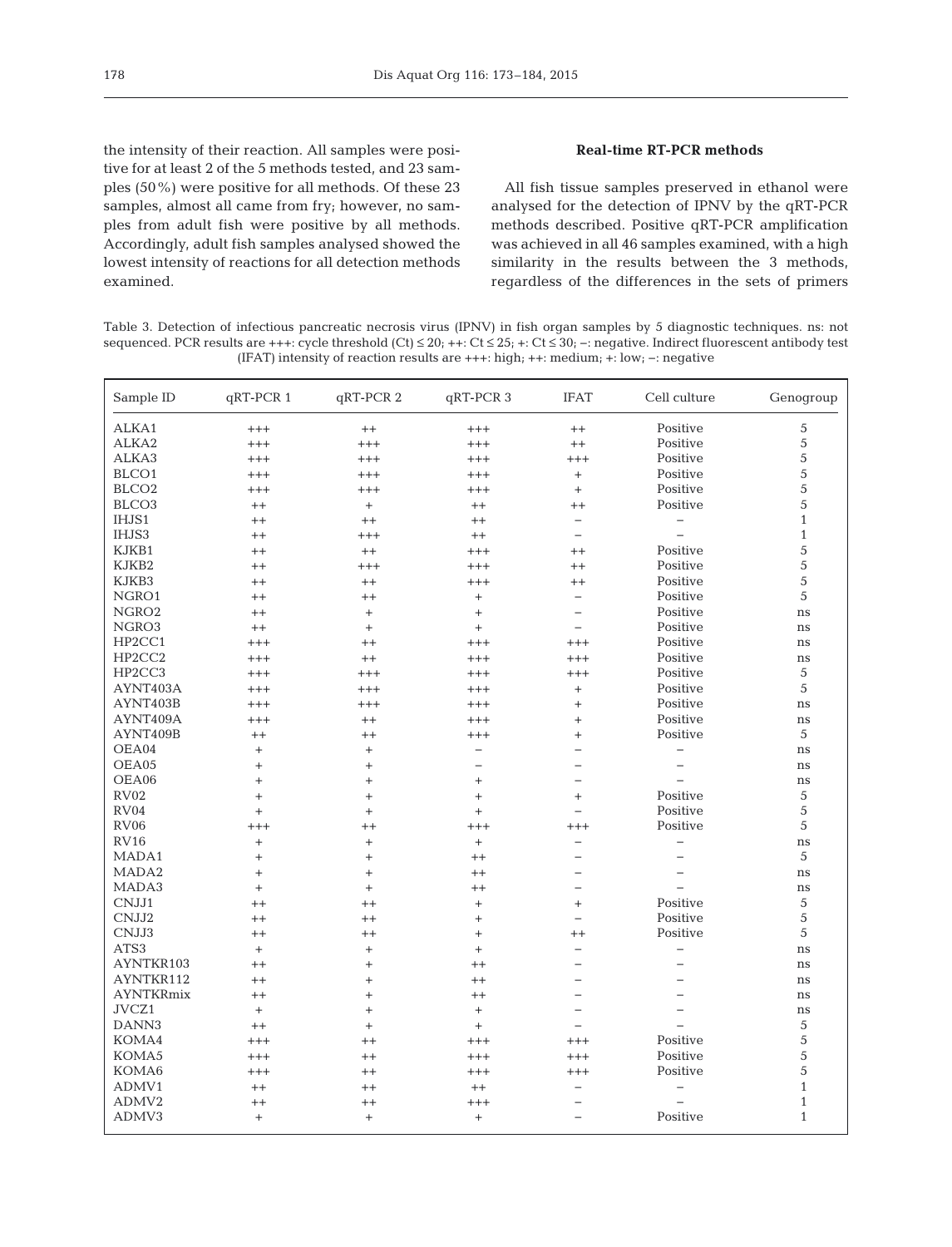and chemistries used SYBR<sup>®</sup> Green and TaqMan<sup>®</sup> probe (Table 3). Only 2 samples (OEA04, OEA05) were reported negative by 1 of the 3 methods, viz. qRT-PCR 3, probably due to the low viral load of these samples, since the other 2 methods showed high Ct values. Some differences were found in the intensity of the reactions between the techniques, but in all of the cases, at least 2 of the 3 methods showed results within the same range of Ct values for the same sample. The Fleiss Kappa analysis indicated a fair agreement between the 3 techniques (Kappa = 0.35). All samples from adult fish showed high Ct values (>25) for the 3 assays performed, whereas the majority of the samples from fry showed low Ct values (<20), indicating a higher viral load in samples from younger fish.

#### **IFAT and virus isolation from fish samples**

Virus isolation and IFAT assays were carried out using the fish tissue samples preserved in culture medium. Virus isolation resulted in 29 positive samples showing CPE after 1 or 2 wk of infection in CHSE-214 cells, while analysis by the IFAT assay revealed 23 positive samples after 2 d of inoculation on cell culture (Table 3). Samples positive by IFAT varied in the intensity of the reaction, from highly positive, with many fluorescent cells visualized after the 2 d of infection, to low intensity in the reaction, with only a few cells showing signs of infection. As expected, all samples that were positive by IFAT also caused CPE on cell culture; nevertheless, 6 samples that showed CPE did not give a positive reaction when assayed by IFAT. When compared by the Kappa statistic, the agreement between virus isolation and IFAT results was considered to be substantial (Kappa =  $0.7$ ); however, when virus isolation or IFAT were compared to qRT-PCR, there was only a slight agreement (Kappa = 0.14 and 0.08, respectively).

## **VP2 gene sequencing**

Results of the VP2 gene sequence comparison revealed 2 distinct genomic groups present in the samples analysed, with 86.2% similarity between the 2 groups at the amino acid level (data not shown). Phylogenetic analysis revealed that most of the samples (24) were closely related to the reference strain Sp (96.2−97.6% similarity) belonging to genogroup 5. Only 5 samples were related to the reference strain WB (96.8% similarity) and were thus classified in genogroup 1 according to the genogroups proposed by Blake et al. (2001) (Table 3, Fig. 1). All samples belonging to genogroup 5 were almost identical to (97.1−99.5% similarity) and clustered together with previously classified Chilean isolates (Eissler et al. 2011, Mutoloki & Evensen 2011, Calleja et al. 2012), forming a subgroup within the genogroup (Fig. 1). The 5 samples classified in genogroup 1 were clustered in genotype 4 along with the American reference strains WB, DM, and Ja-ATTC; however, they also formed a subgroup, or subtype, with another Chilean isolate previously classified within this genotype (VCh32523, Calleja et al. 2012) (Fig. 1). Only the first strain of IPNV isolated in Chile (Espinoza et al. 1985; here VUV/84), later classified within genogroup 1, genotype 3 (Eissler et al. 2011), remained separated from the rest of the Chilean isolates clustered in genotype 4.

Regarding geographic distribution, environmental origin, and host species, genogroup 5 was the most widely distributed and was present in all regions examined, in both marine and freshwater farms, in Atlantic salmon as well as in rainbow trout (Fig. 2, Table 1). On the other hand, genogroup 1 was observed only in the Región de Los Lagos (Region X, around 41° S), in freshwater farms from the area of Cochamó and Chuyaquen, and only in rainbow trout.

Table 4 shows the amino acid residues present at the positions identified as major determinants of virulence in the isolates and samples sequenced. Sixteen isolates from genogroup 5 presented threonine at position 217, while the 4 samples from genogroup 1 presented alanine at this position. At the residue 221, the majority of the isolates from genogroup 5 had alanine, and all of the samples from genogroup 1 presented threonine.

## **DISCUSSION**

The high persistency and broad distribution of IPN in Chile requires that diagnostic laboratories use reliable and accurate methods for the detection and control of the virus. We compared different diagnostic methods to detect IPNV in field samples from fish in different stages of growth and from both freshwater and marine farms.

Results obtained from the 3 qRT-PCR methods assayed were consistent. Thus these methods were able to detect the virus in all the samples analysed, with no significant differences between the different techniques applied, whether SYBR-Green or Taq-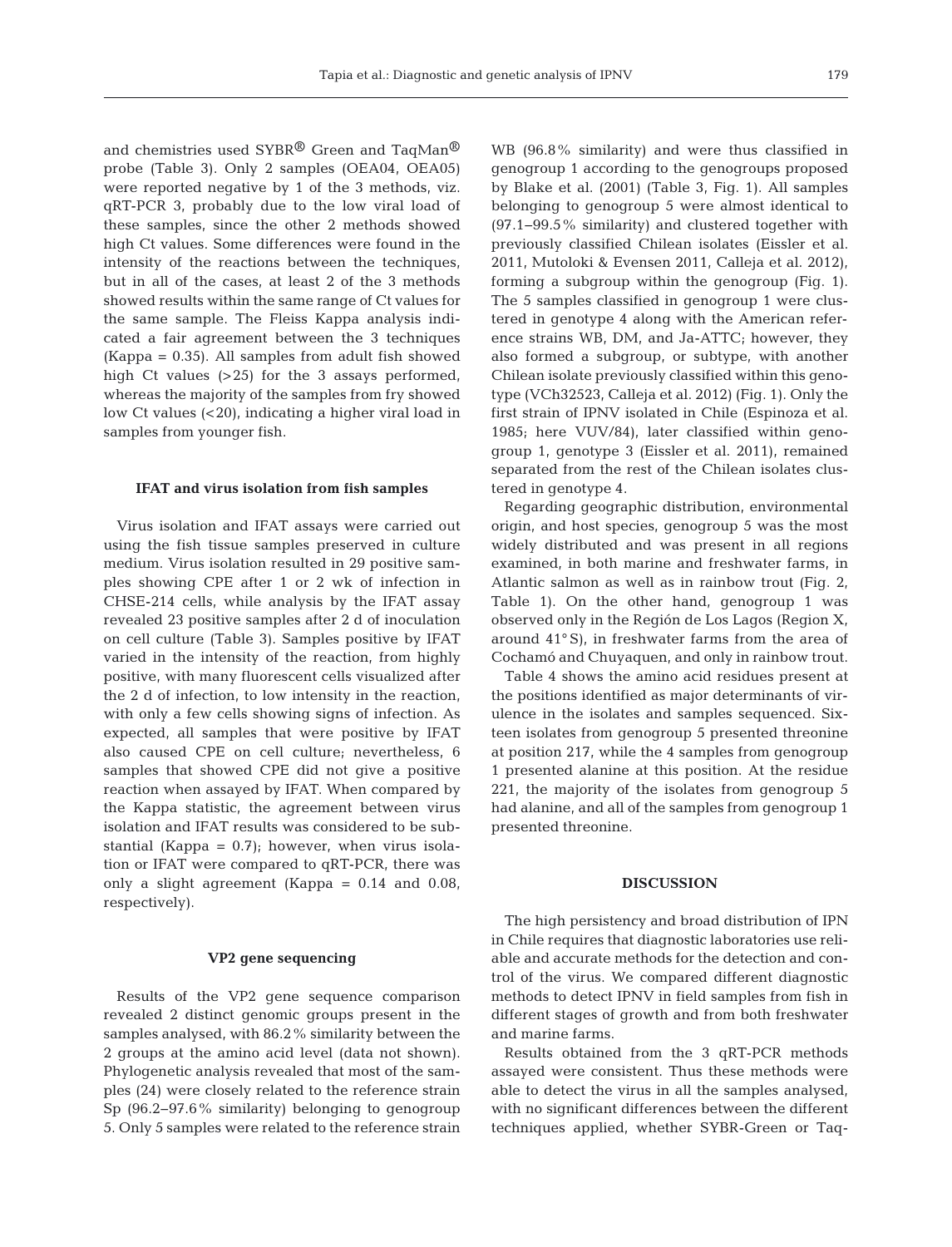

man chemistry, nor between the different sets of primers used. To increase the coverage of the diagnostics for American and European genogroups already present in Chile, the primers used in this study were designed to detect aquatic birnaviruses targeting segment A (qRT-PCR 2, Williams et al. 1999; and  $qRT-PCR$  3) or B  $(qRT-PCR$  1, Eissler et al. 2011), in order to incorporate any possible variant of these strains or the emergence of new ones.

As expected, cell culture isolation and IFAT assays showed less sensitivity than qRT-PCR, being able to detect fewer positive samples, but were confirmatory for samples with high titers, and therefore detected the majority of the samples with low Ct values. This is probably due to the fact that qRT-PCR quantifies the viral nucleic acid present in the sample, without differentiating whether it comes from an active or inactive virus particle. Virus isolation and IFAT, on the other hand, are restricted to the detection of only biologically active viral particles in the sample, i.e. infectious virus. These methods, based on the capacity of the virus to replicate in cell culture, are known to work well in acute cases of the disease, but are less effective in the detection of virus in subclinical or latently infected fish (asymptomatic carriers), where the viral titers can reach their limits of detection (Rodriguez Saint-Jean et al. 2001, Taksdal et al. 2001, Barlic-Maganja et al. 2002, Munro & Midtlyng 2011). Concordantly, all samples from adult fish (potentially asymptomatic carriers) were below detection levels for cell culture methods but were positive by qRT-PCR, with high Ct values. This is consistent with previous reports which showed that PCR-positive samples from persistently IPNV-infected fish may remain undetected when examined in cell culture (Taksdal et al. 2001, Ørpetveit et al. 2010). In the cases of the

Fig. 1. Phylogenetic tree based on amino acid sequence comparisons of the VP2 gene segment (1180 bp), showing relationships between infectious pancreatic necrosis virus (IPNV) samples analysed in this study (black circles) and reference strains detailed by Blake et al. (2001) and other Chilean isolates (Mutoloki & Evensen 2011, Calleja et al. 2012). Analyses were conducted using the neighbor-joining method; confidence on tree construction was assessed using 1000 bootstrap replicates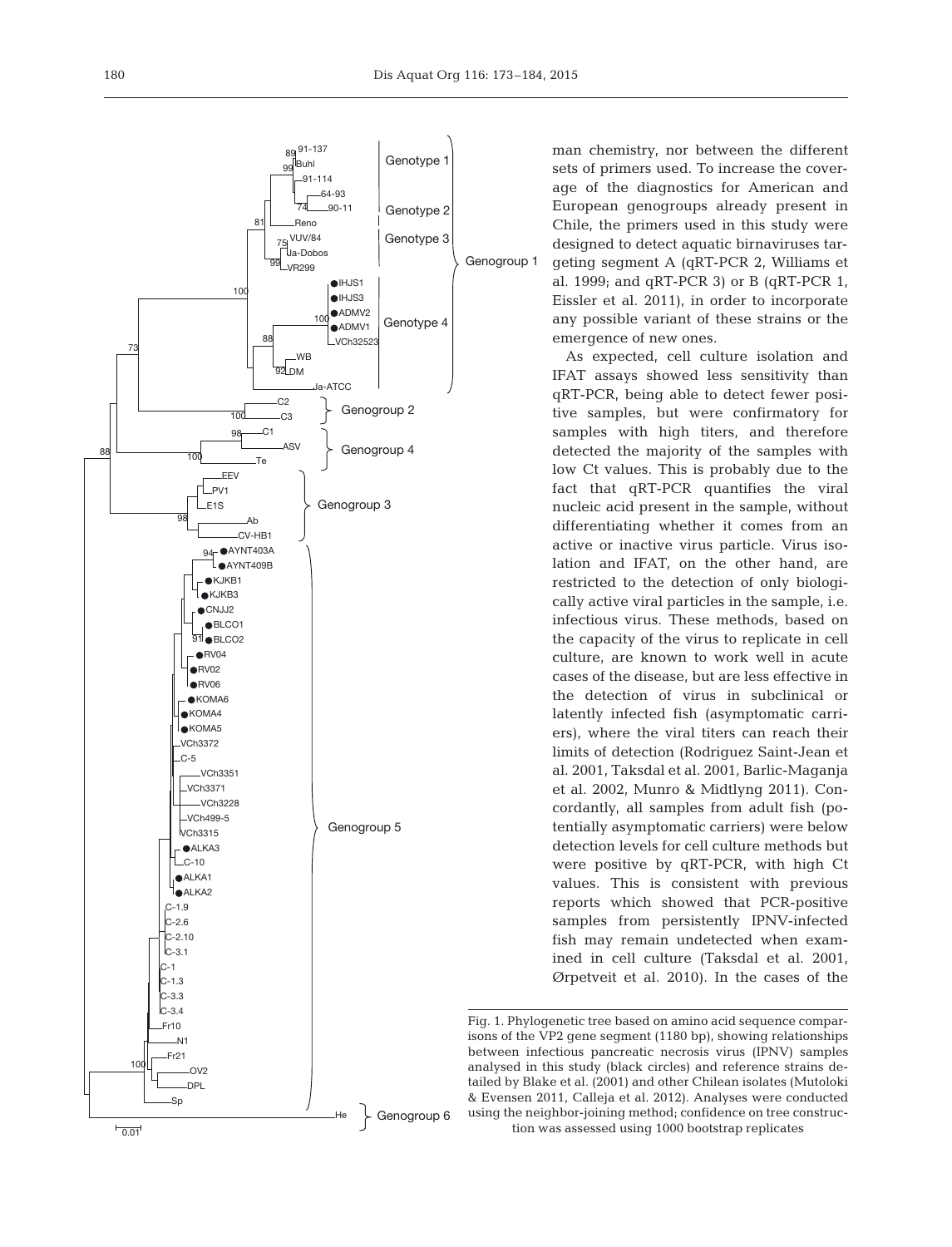

Fig. 2. Distribution of the Chilean infectious pancreatic necrosis virus (IPNV) samples analysed in this study and their corresponding genogroup. Hatched gray diamonds represent viral isolates that belong to genogroup 5, while black circles correspond to genogroup 1. Samples that could not be sequenced are symbolized by grey squares

samples where IFAT was negative but isolation was possible (e.g. NGRO 1-3, RV04, CNJJ2, and ADMV3), an extended time of incubation and greater cell culture area used in the latter method provide a higher probability for active viruses to enter the cells and start their replication cycle, resulting in an increase in the sensitivity of this method, as also considered by Taksdal et al. (2001).

Overall, the results obtained for the diagnostic methods are broadly consistent with other studies which have shown that RT-PCR is the most rapid and sensitive method to detect IPNV, followed by isolation in cell culture and the indirect immunofluorescence technique (Rodriguez Saint-Jean et al. 2001, Taksdal et al. 2001, Barlic-Maganja et al.

2002, Ørpetveit et al. 2010). qRT-PCR is the most common technique used by diagnostic laboratories in Chile to detect the virus. However, laboratories usually do not make public their own in-house methods, probably to attract their clients (salmon industry) with the premise that their method is the best in use. This study shows that, even though there is no standardized molecular methodology for the detection of IPNV, in principle, any of the qRT-PCR methods assayed here could be used as a reliable diagnostic technique for the detection of IPNV, in conjunction with cell culture isolation and/or IFAT for confirmation.

The VP2 gene sequencing showed the existence of 2 distinctive genetic groups within the samples analysed, viz. genogroup 5 (European origin) and genogroup 1 (North American origin), as has been previously described for the Chilean IPNV population (Eissler et al. 2011, Mutoloki & Evensen 2011, Calleja et al. 2012). This is not surprising, since for many years the Chilean salmon industry has imported breeding material from North America and Europe, and a relation between this trade and the transmission of IPNV has already been suggested by Mutoloki & Evensen (2011). The molecular analysis shows a high degree of similarity between the samples in the genogroups, either European or North American, supporting the thesis of a multiple introduction of different strains of IPNV from these sources throughout the years. However, the phylogenetic tree shows that Chilean viral isolates have slightly differentiated from the original strains that characterized genogroup 1 and 5, to form subgroups or subtypes within each genogroup. This is particularly evident between the Chilean and the North American isolates (WB and DM) within genotype 4, where the clustering of Chilean isolates could suggest the formation of a fifth genotype. Similar tradeassociated transmissions of IPNV have been suggested for isolates from Spain, Japan, Iran, and Ireland, that show a great similarity with reference strains from the sources where these countries have imported salmonid fish and eggs (Cutrín et al. 2004, Nishizawa et al. 2005, Ruane et al. 2009, 2015, Dadar et al. 2013). Concordantly, the phylogenetic trees in these studies also showed grouping among the local isolates and the formation of minor clusters within genogroups. This behavior demonstrates that IPNV, as well as other RNA viruses with high mutation rates, are most likely to form clouds of related mutants, known as quasispecies, rather than individual genomes with the same nucleotide sequence (Domingo et al. 2012).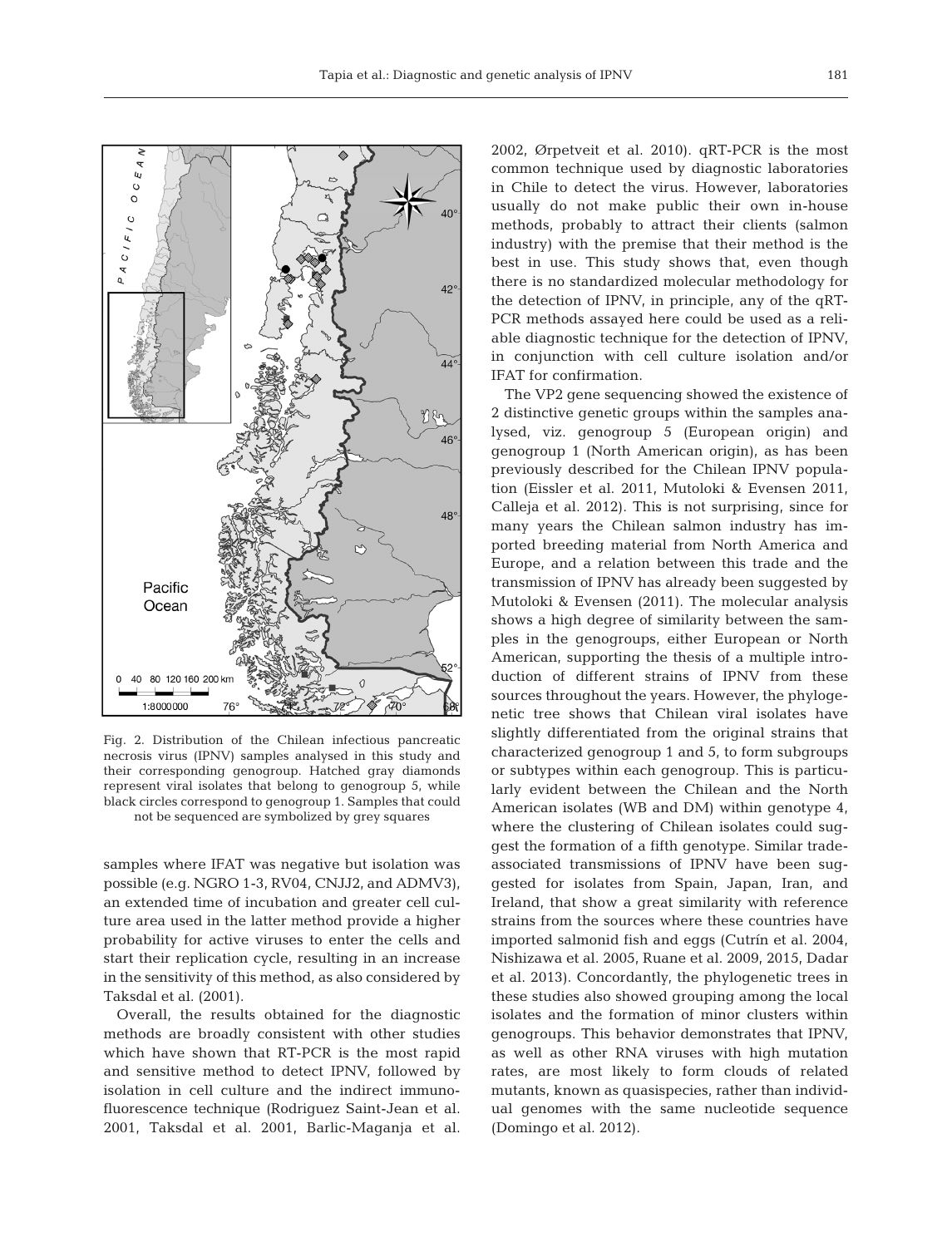| Table 4. Amino acid variations in the VP2 region found in      |
|----------------------------------------------------------------|
| Chilean infectious pancreatic necrosis virus (IPNV) isolates.  |
| T: threonine: A: alanine: S: serine. The virulence motifs were |
| proposed by Song et al. (2005)                                 |

| Isolate           |                | Amino acid position |  |  |
|-------------------|----------------|---------------------|--|--|
|                   | 217            | 221                 |  |  |
|                   |                |                     |  |  |
| Genogroup 5       |                |                     |  |  |
| ALKA1             | T              | А                   |  |  |
| ALKA2             | T              | A                   |  |  |
| ALKA3             | T              | A                   |  |  |
| BLCO1             | T              | A                   |  |  |
| BLCO <sub>2</sub> | T              | A                   |  |  |
| AYNT403A          | T              | S                   |  |  |
| AYNT409B          | T              | T                   |  |  |
| KJKB1             | T              | T                   |  |  |
| KJKB3             | T              | A                   |  |  |
| CNJJ2             | T              | A                   |  |  |
| KOMA4             | T              | A                   |  |  |
| KOMA5             | T              | A                   |  |  |
| KOMA6             | T              | A                   |  |  |
| RV02              | T              | A                   |  |  |
| RV <sub>04</sub>  | T              | T                   |  |  |
| <b>RV06</b>       | T              | A                   |  |  |
| Genogroup 1       |                |                     |  |  |
| ADMV1             | A              | T                   |  |  |
| ADMV2             | $\overline{A}$ | T                   |  |  |
| IHJS1             | $\Delta$       | T                   |  |  |
| IHJS3             | А              | T                   |  |  |
|                   |                |                     |  |  |

Regarding species-specific association with genogroups, we found that with the exception of NGRO1, all samples from *Oncorhynchus mykiss* belonged to genogroup 1 and all of the *Salmo salar* samples belonged to genogroup 5, suggesting a possible relationship between the species and genogroups present in Chile. This is in accordance with the study of Calleja et al. (2012), in which the majority of the isolates of the Sp type (genogroup 5) also came from Atlantic salmon; however, the isolates from the WB type (genogroup) 1 came from rainbow trout, Atlantic salmon, and also Pacific salmon. A larger analysis with more isolates from both genogroups could help in making more conclusive assumptions about host-specific associations with IPNV strains.

In relation to the egg source of the samples, in this study the majority were from Chile, in contrast to previous studies (Mutoloki & Evensen 2011), where many of the samples from Chile had egg sources from other countries with frequent isolations of IPNV (e.g. Norway, Scotland). These findings demonstrate the endemic character of the virus in the country right now, indicating that IPNV is prevalent in the environment and suggesting that the current transmission of the virus is mainly horizontal. This is sup-

ported by the fact that, in an effort to prevent vertical transmission, the only mandatory vigilance program for IPNV in Chile is the screening of breeders, which results in the slaughter of positive breeders and the elimination of their eggs (Sernapesca 2005). Furthermore, the strict standards imposed by the Servicio Nacional de Pesca y Acuicultura (Sernapesca) to prevent the introduction of new pathogens have led to restrictions in the importation of eggs, and the authorization to import only Atlantic salmon eggs from Iceland, a country free of viral diseases (Bravo 2014).

Concerning the geographic distribution of the virus, the majority of the isolates came from the Región de Los Lagos (ca. 41 to 42.5° S), the region with the most salmon farms in Chile. The 2 genogroups identified in the country were present within this region, as one would expect. However, genogroup 5 seems to be the predominant and most widely distributed (i.e. most prevalent), reaching the most austral regions of the country. To our knowledge, this is the most extensive IPNV sampling coverage that has been performed in Chile, both in fresh- and seawater salmon farms. Nonetheless, it is still necessary to cover a higher percentage of salmon farms in order to determine whether genogroup 1 is present at a higher ratio and whether its presence has also extended to the southern part of the country.

Regarding virulence based on molecular characterization, we found that 12 of our isolates (genogroup 5) were classified as highly virulent according to Song et al. (2005), with amino acid residues Thr217/ Ala221. On the other hand, all 4 samples that were classified in genogroup 1, and 3 isolates from geno group 5, were avirulent by this classification, with threonine in position 221 (Thr221) regardless of the residue in position 217. Nonetheless, all samples from this study came from clinical outbreaks where IPN was diagnosed, and some of the samples with Thr221 showed clear clinical signs of IPN, indicating some inconsistency with the virulence motifs presented by Song et al. (2005). Similarly, Bain et al. (2008) and Ruane et al. (2009) reported that the majority of the isolates in their studies were moderately virulent, with Pro217/Ala221 or avirulent with Thr221; however, when the virulent motifs of these isolates were compared with clinical outbreaks/mortality data, no correlation was found, i.e. clinical outbreaks occurred from isolates with Thr221, and isolates with Pro217/Ala221 showing high virulence based on field and challenge experiment mortality data. Moreover, Song et al. (2005) stated that attenuated strains (i.e. strains with Thr221) are more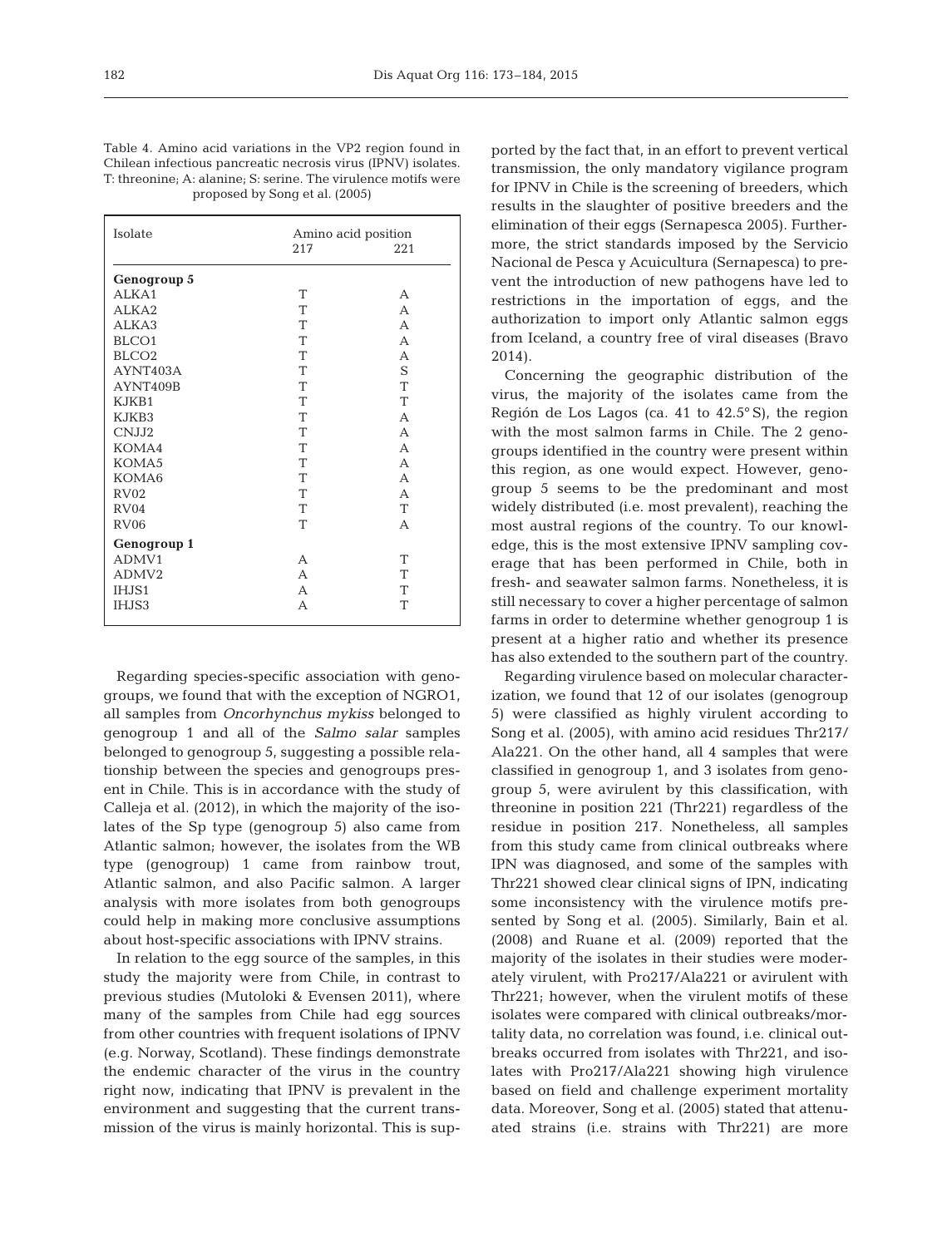adapted to CHSE-214 cells, thus replicate faster and produce larger plaques, as opposed to what we found in the samples with Thr221 from genogroup 1, which could not be isolated in the cell line and sequencing had to be done directly from the virus present in the tissue sample. Since Song et al. (2005) only worked with isolates from the Sp strain (genogroup 5), these findings suggest that IPNV virulence motifs could differ between genogroups and that other genetics > [Blake SL, Schill WB, McAllister PE, Lee MK, Singer JT,](http://www.ncbi.nlm.nih.gov/entrez/query.fcgi?cmd=Retrieve&db=PubMed&list_uids=7790447&dopt=Abstract) and/or environmental factors may be crucial in determining the outcome of an outbreak of the disease. Mortality data associated with sampling conditions would help correlate virulence motifs to actual virulence patterns for the Chilean IPNV isolates. In addition, experimental challenge studies using recombinant viruses from both genogroups are also needed to identify possible molecular markers of virulence for strains other than Sp.

In conclusion, according to our findings, IPNV seems to be prevalent in Chile, and genogroup 5 appears to be more abundant and widely distributed than genogroup 1, showing the most virulent isolates regarding the previously described amino acids virulence motifs. An apparent relationship between host species and the genogroups was identified; however, to obtain a conclusive answer, more data should be  $\quad$  [Bruslind LD, Reno PW \(2000\) Virulence comparison of three](http://dx.doi.org/10.1577/1548-8667(2000)012%3C0301%3AVCOTBS%3E2.0.CO%3B2) made available. In addition, there is no apparent specific relationship between stage of growth, environmental origin, and the presence of any of these 2 genogroups. Further research is needed to establish whether the genetic variability of IPNV is related to any of these variables or whether other factors are in play. A more extensive number of samples, characterization of outbreaks, and area coverage could help clarify patterns of IPNV strain prevalence and virulence. It is important to point out that Chilean IPN viruses have mutated over time to form genetically differentiated strains. Therefore, the qRT-PCR methods analysed here are suitable to obtain fast and reliable results to diagnose IPN, regardless of the genogroup. To date this is the most extensive study completed on Chilean IPNV isolates with regard to area coverage, number of isolates, molecular analysis, and related epidemiological variables.

*Acknowledgements*. We gratefully acknowledge the finan-Nacional de Pesca y Acuicultura (Sernapesca) R.E. No. 1090, 'Estudio evaluación y estandarización de métodos diagnósticos para la determinación del Virus de la Necrosis Pancreática Infecciosa (IPNV)' and Subsecretaría de Pesca y Acuicultura (Subpesca) R.EX No. 1548, código 2013-32-17, 'Identificación de cepas y nuevas variantes de IPNV y evaluación del impacto de éstas en atención a su distribución geográfica y características de cuadros clínicos'.

#### LITERATURE CITED

- ► [Bain N, Gregory A, Raynard RS \(2008\) Genetic analysis of](http://dx.doi.org/10.1111/j.1365-2761.2007.00864.x) infectious pancreatic necrosis virus from Scotland. J Fish Dis 31:37–47
- ► Barlic-Maganja D, Strancar M, Hostnik P, Jencic V, Grom (2002) Comparison of the efficiency and sensitivity of virus isolation and molecular methods for routine diagnosis of infectious haematopoietic necrosis virus and infectious pancreatic necrosis virus. J Fish Dis 25:73-80
- Nicholson BL (1995) Detection and identification of aquatic birnaviruses by PCR assay. J Clin Microbiol 33: 835−839
- [Blake S, Ma JY, Caporale DA, Jairath S, Nicholson BL \(2001\)](http://dx.doi.org/10.3354/dao045089) ➤ Phylogenetic relationships of aquatic birnaviruses based on deduced amino acid sequences of genome segment A cDNA. Dis Aquat Org 45: 89−102
	- Bluth A, Espinosa L, Guzmán C, Hidalgo C and others (2003) La acuicultura en Chile. Technopress, Santiago de Chile
- ▶ [Bowers RM, Dhar AK \(2011\) Effect of template on generat](http://dx.doi.org/10.1016/j.mcp.2010.12.002)ing a standard curve for absolute quantification of an RNA virus by real-time reverse transcriptase-polymerase chain reaction. Mol Cell Probes 25: 60−64
- ▶ [Bowers RM, Lapatra SE, Dhar AK \(2008\) Detection and](http://dx.doi.org/10.1016/j.jviromet.2007.09.003) quantitation of infectious pancreatic necrosis virus by real-time reverse transcriptase-polymerase chain reaction using lethal and non-lethal tissue sampling. J Virol Methods 147:226-234
	- Bravo S (2014) Riesgos sanitarios en la importación de ovas. Mundo Acuícola 97: 16−17
- Buhl-subtype isolates of infectious pancreatic necrosis virus in brook trout fry. J Aquat Anim Health 12: 301−315
- [Calleja F, Godoy MG, Cárcamo JG, Bandín I and others](http://dx.doi.org/10.1016/j.jviromet.2012.03.022) ➤ (2012) Use of reverse transcription-real time polymerase chain reaction (real time RT-PCR) assays with universal probe library (UPL) probes for the detection and genotyping of infectious pancreatic necrosis virus strains isolated in Chile. J Virol Methods 183:80-85
- ▶ [Cutrín JM, Barja JL, Nicholson BL, Bandín I, Blake S,](http://dx.doi.org/10.1128/AEM.70.2.1059-1067.2004) Dopazo CP (2004) Restriction fragment length polymorphisms and sequence analysis: an approach for genotyping infectious pancreatic necrosis virus reference strains and other aquabirnaviruses isolated from northwestern Spain. Appl Environ Microbiol 70: 1059−1067
- ▶ [Dadar M, Peyghan R, Memari HR, Shapouri MR, Hasan](http://dx.doi.org/10.1007/s11262-013-0981-4)zadeh R, Goudarzi LM, Vakharia VN (2013) Sequence analysis of infectious pancreatic necrosis virus isolated from Iranian reared rainbow trout (*Oncorhynchus mykiss*) in 2012. Virus Genes 47:574-578
- ► [Dobos P \(1995\) The molecular biology of infectious pancre](http://dx.doi.org/10.1016/0959-8030(95)00003-8)atic necrosis virus (IPNV). Annu Rev Fish Dis 5: 25−54
- ► [Dobos P, Roberts TE \(1983\) The molecular biology of infec](http://dx.doi.org/10.1139/m83-062)tious pancreatic necrosis virus: a review. Can J Microbiol 29: 377−384
- cial support provided by the following grants: Servicio [Domingo E, Sheldon J, Perales C \(2012\) Viral quasispecies](http://dx.doi.org/10.1128/MMBR.05023-11) ➤ evolution. Microbiol Mol Biol Rev 76: 159−216
	- Eissler Y, Pavlov MS, Conejeros P, Espinoza JC, Kuznar J (2011) Detection and quantification of Chilean strains of infectious pancreatic necrosis virus by real-time RT-PCR assays using Segment B as a target. Lat Am J Aquat Res 39: 544−552
	- ► [Espinoza JC, Kuznar J \(2002\) Rapid simultaneous detection](http://dx.doi.org/10.1016/S0166-0934(02)00083-6) and quantitation of infectious pancreatic necrosis virus